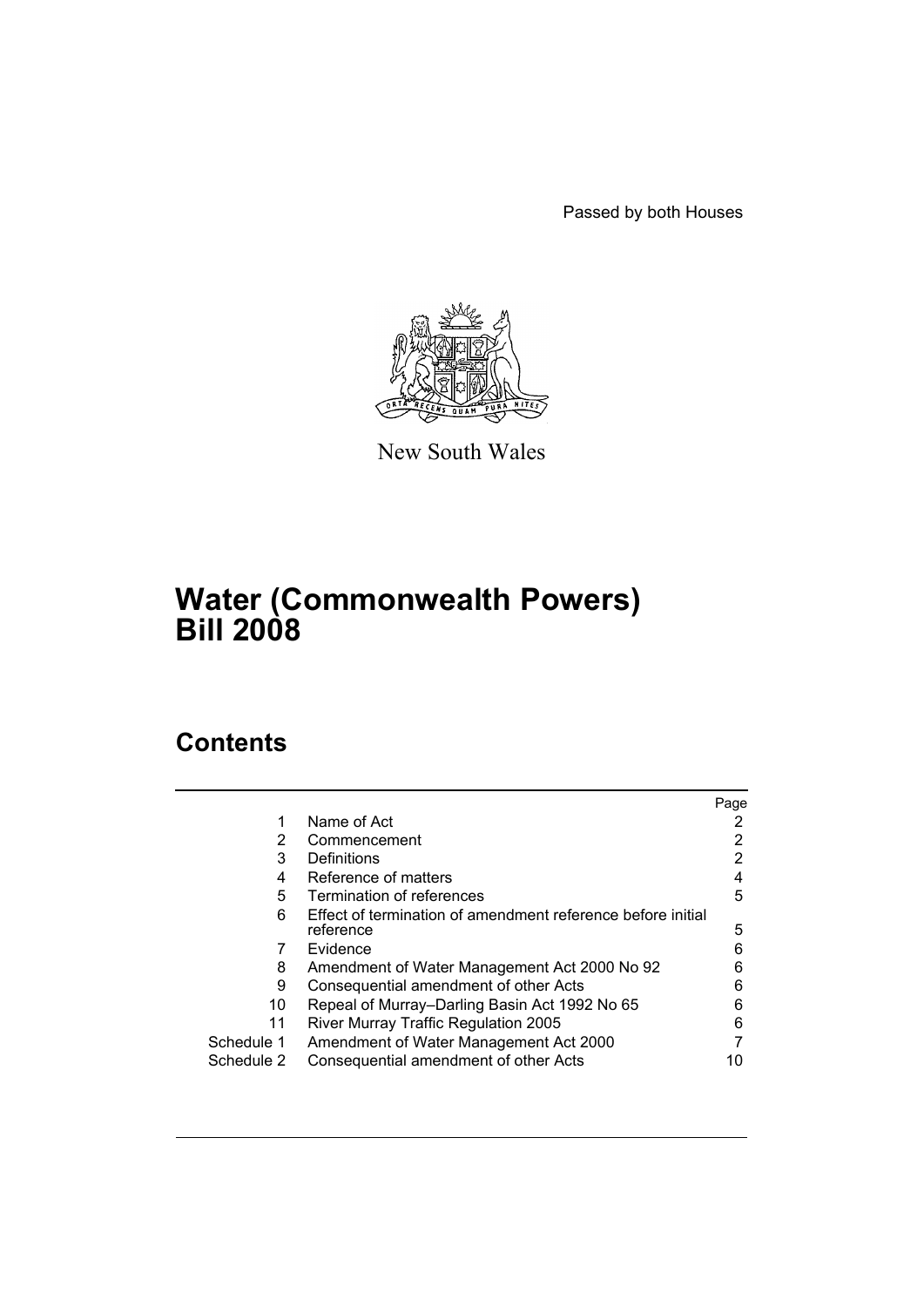*I certify that this public bill, which originated in the Legislative Assembly, has finally passed the Legislative Council and the Legislative Assembly of New South Wales.*

> *Clerk of the Legislative Assembly. Legislative Assembly, Sydney, , 2008*



New South Wales

# **Water (Commonwealth Powers) Bill 2008**

Act No , 2008

An Act to refer certain matters relating to water management to the Commonwealth Parliament; to amend the *Water Management Act 2000* and other Acts; and to repeal the *Murray–Darling Basin Act 1992*.

*I have examined this bill and find it to correspond in all respects with the bill as finally passed by both Houses.*

*Assistant Speaker of the Legislative Assembly.*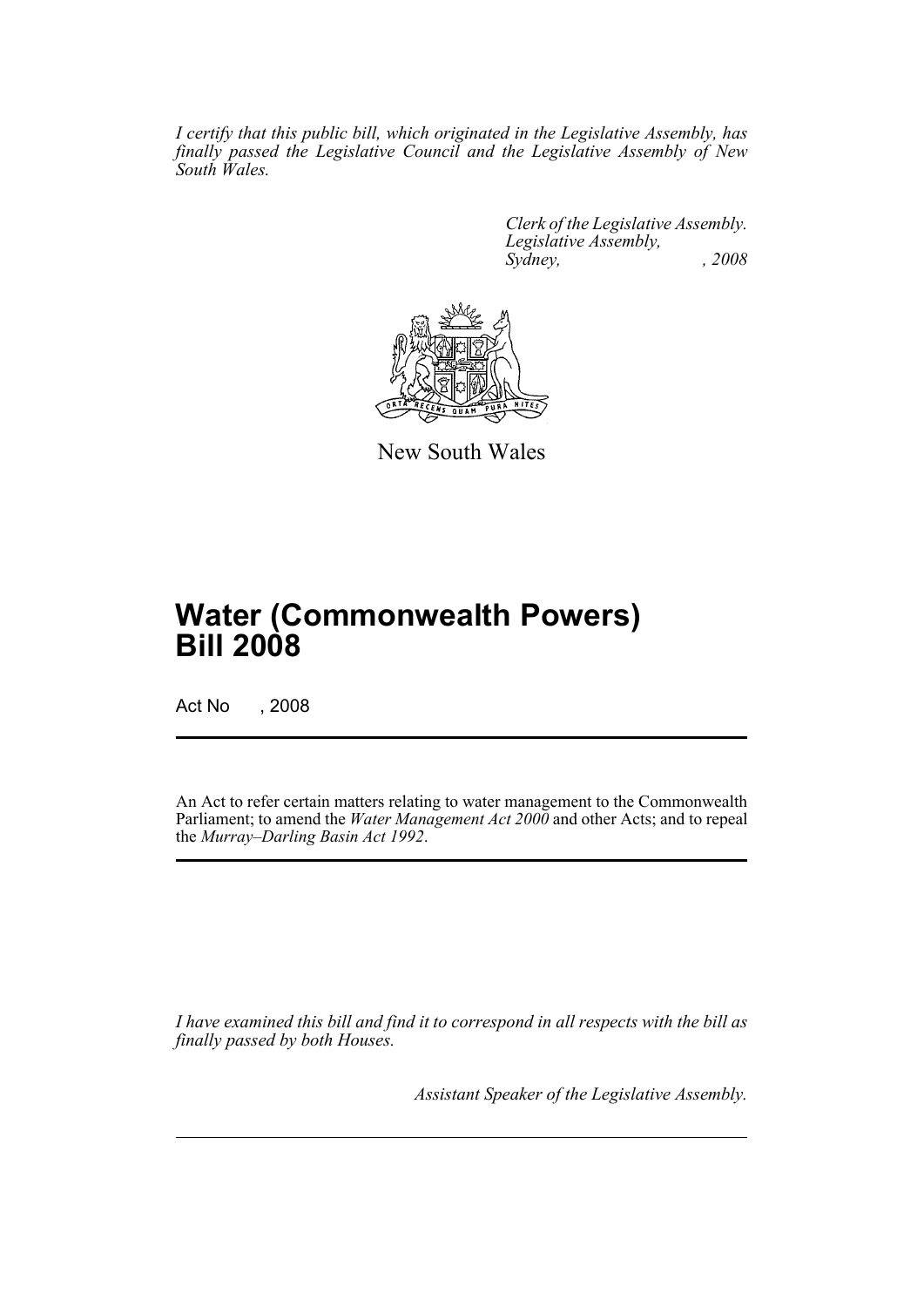#### <span id="page-2-0"></span>**The Legislature of New South Wales enacts:**

#### **1 Name of Act**

This Act is the *Water (Commonwealth Powers) Act 2008*.

#### <span id="page-2-1"></span>**2 Commencement**

- (1) This Act commences on the date of assent, except as provided by subsection (2).
- (2) Sections 8, 9, 10 and 11, and Schedules 1 and 2, commence on a day or days to be appointed by proclamation.

#### <span id="page-2-2"></span>**3 Definitions**

(1) In this Act:

*amendment reference* means the reference under section 4 (1) (b).

*Basin water resources* means water resources within or beneath that part of this State that comprises the Murray-Darling Basin (as defined in the terms, or substantially in the terms, set out in the initial referred provisions), but does not include ground water resources of the Great Artesian Basin.

*Commonwealth Water Act* means the *Water Act 2007* of the Commonwealth, as in force from time to time.

*Commonwealth Water Act instrument* means any instrument (whether or not of a legislative character) that is made or issued under the Commonwealth Water Act.

*critical human water needs* means the needs for a minimum amount of water, that can only reasonably be provided from Basin water resources, required to meet:

- (a) core human consumption requirements in urban and rural areas, and
- (b) those non-human consumption requirements that a failure to meet would cause prohibitively high social, economic or national security costs.

*express amendment* of the Commonwealth Water Act means the direct amendment of the text of Parts 1A, 2A, 4, 4A, 10A and 11A of that Act or of definitions of terms used in those Parts (whether by the insertion, omission, repeal, substitution or relocation of words or matter) by another Commonwealth Act or by an instrument under a Commonwealth Act, but does not include the enactment by a Commonwealth Act of a provision that has or will have substantive effect otherwise than as part of the text of those Parts or those definitions.

*initial reference* means the reference under section 4 (1) (a).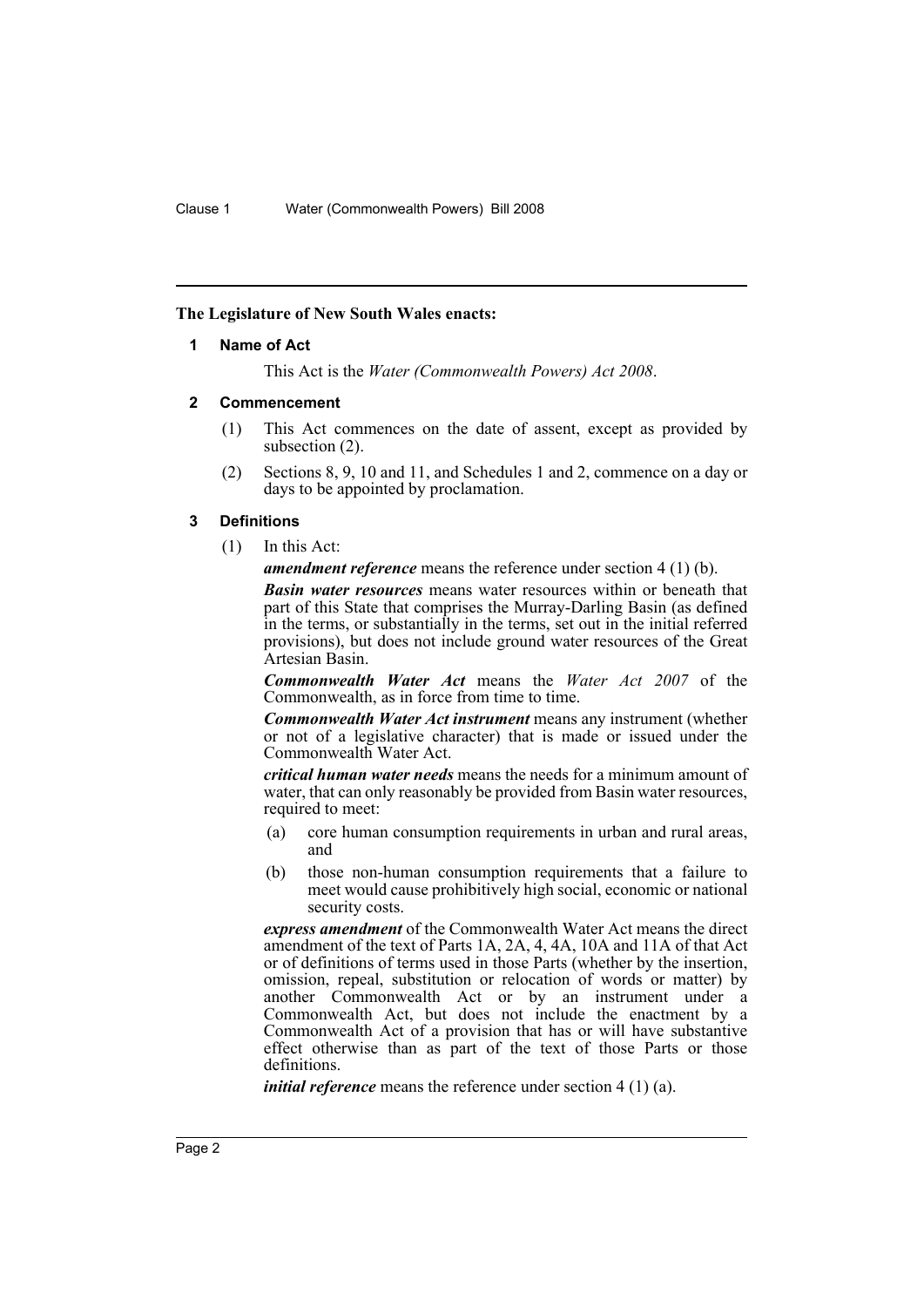*initial referred provisions* means the text of Parts 1A, 2A, 4, 4A, 10A and 11A set out in the tabled text.

*Murray-Darling Basin Agreement* means the Murray-Darling Basin Agreement (a copy of which is set out in the tabled text), as amended from time to time by the parties to that Agreement in accordance with the procedure set out in that Agreement.

#### *reference* means:

- (a) the initial reference, or
- (b) the amendment reference.

*referred subject-matters* means any of the following:

- (a) the powers, functions and duties of Commonwealth agencies that:
	- (i) relate to Basin water resources, and
	- (ii) are conferred by or under the Murray-Darling Basin Agreement,
- (b) the management of Basin water resources to meet critical human water needs,
- (c) water charging in relation to Basin water resources (other than for urban water supply after the removal of the water from a Basin water resource),
- (d) the transformation of entitlements to water from a Basin water resource to enable trading in those water entitlements,
- (e) the application, in relation to water resources that are not Basin water resources, of provisions of the Commonwealth Water Act dealing with the subject-matters specified in paragraphs (c) and (d) (being an application of a kind that is authorised by the law of this State),
- (f) the transfer of assets, rights and liabilities of the Murray-Darling Basin Commission to the Murray-Darling Basin Authority established by the Commonwealth Water Act, and other transitional matters relating to the replacement of that Commission.

*tabled text* means the text of the proposed *Water Amendment Bill 2008* for a Commonwealth Act as tabled by or on behalf of the Minister for the River Murray in the House of Assembly of South Australia on 23 September 2008.

(2) A reference in this Act to a Part of (or to be inserted in) the Commonwealth Water Act includes a reference to any Schedule to (or to be inserted in) that Act that contains provisions enacted for the purposes of that Part.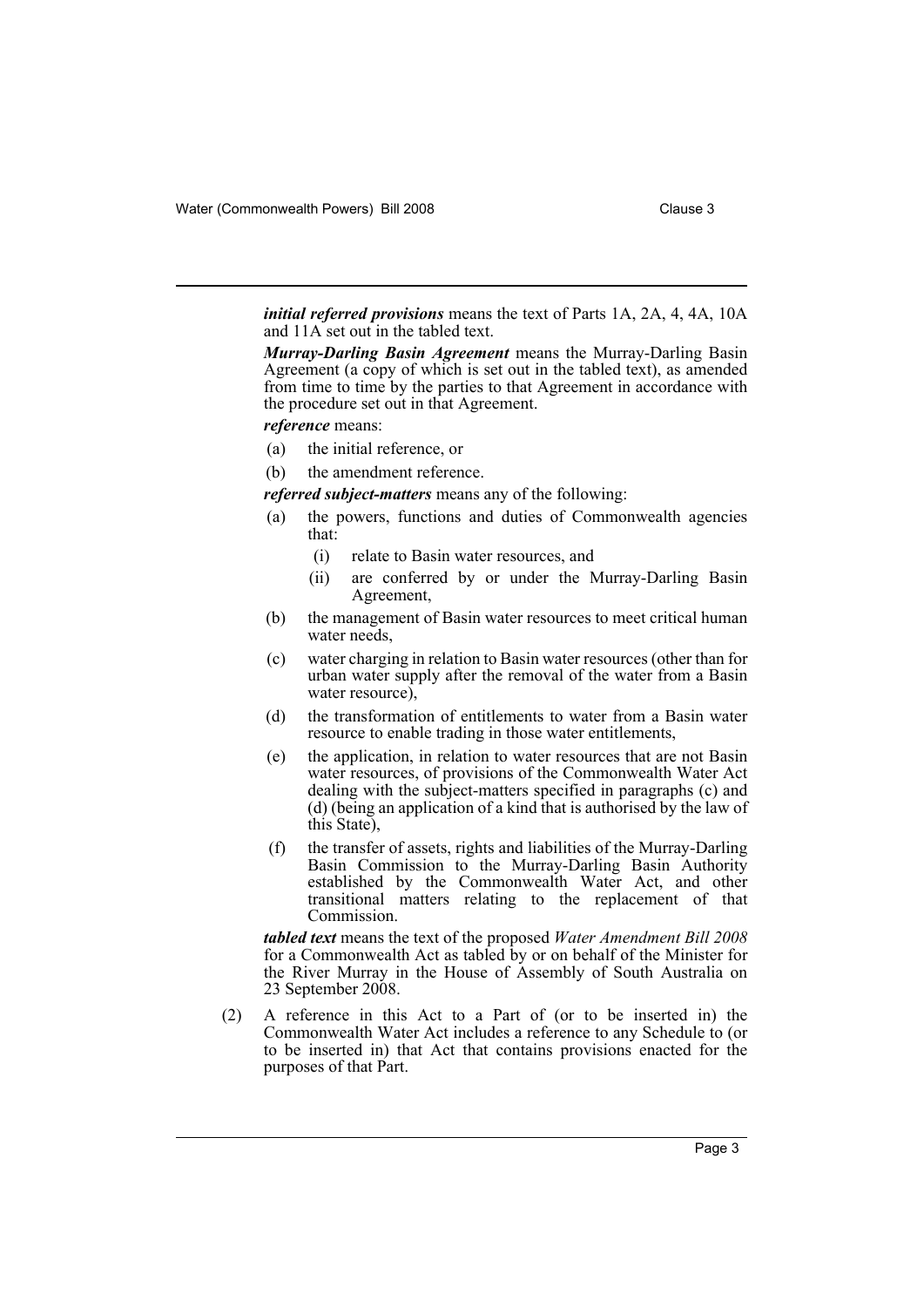#### <span id="page-4-0"></span>**4 Reference of matters**

- (1) The following matters are referred to the Parliament of the Commonwealth:
	- (a) the matters to which the initial referred provisions relate, but only to the extent of the making of laws with respect to those matters by including the initial referred provisions in the Commonwealth Water Act in the terms, or substantially in the terms, set out in Schedule 1 of the tabled text,
	- (b) the referred subject-matters, but only to the extent of the making of laws with respect to any such matter by making express amendments of the Commonwealth Water Act.
- (2) The reference of a matter under subsection (1) has effect only:
	- (a) if and to the extent that the matter is not included in the legislative powers of the Parliament of the Commonwealth (otherwise than by a reference for the purposes of section 51 (xxxvii) of the Constitution of the Commonwealth), and
	- (b) if and to the extent that the matter is included in the legislative powers of the Parliament of this State.
- (3) The operation of each paragraph of subsection (1) is not affected by the other paragraph.
- (4) For the avoidance of doubt, it is the intention of the Parliament of this State that:
	- (a) the Commonwealth Water Act may be expressly amended, or have its operation otherwise affected, at any time after the commencement of this Act by provisions of Commonwealth Acts whose operation is based on legislative powers that the Parliament of the Commonwealth has apart from under the references under subsection (1), and
	- (b) the Commonwealth Water Act may at any time have its operation affected, otherwise than by express amendment, at any time by provisions of Commonwealth Water Act instruments.
- (5) Despite any other provision of this section, a reference under this section has effect for a period:
	- (a) beginning when this section commences, and
	- (b) ending at the end of the day fixed under section 5 as the day on which the reference is to terminate,

but no longer.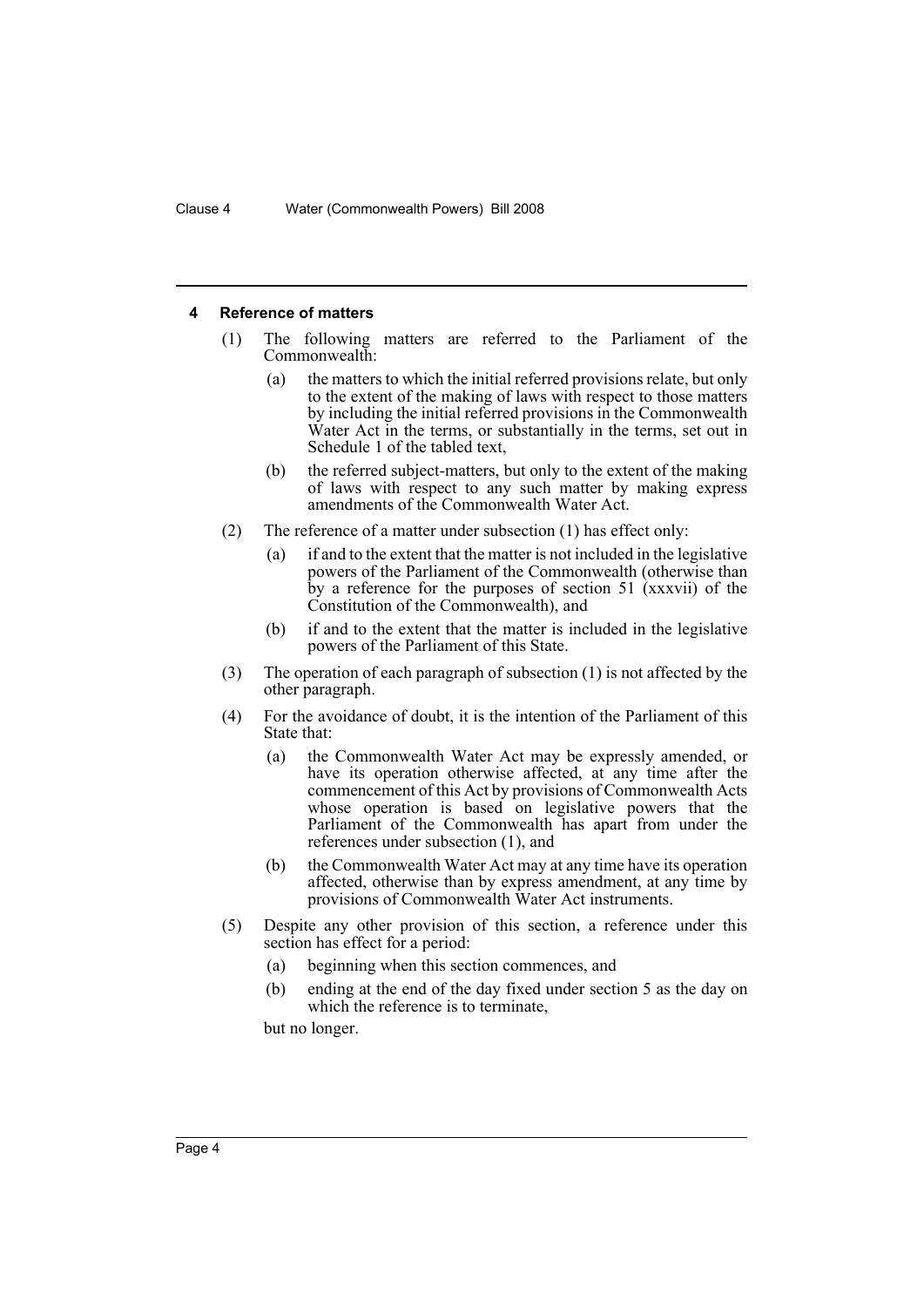#### <span id="page-5-0"></span>**5 Termination of references**

- (1) The Governor may, at any time, by proclamation published in the Gazette, fix a day as the day on which:
	- (a) the references terminate, or
	- (b) the amendment reference terminates.
- (2) The Governor may, by proclamation published in the Gazette, revoke a proclamation published under subsection (1), in which case the revoked proclamation is taken (for the purposes of section 4) never to have been published.
- (3) A revoking proclamation has effect only if published before the day fixed under subsection (1).
- (4) The revocation of a proclamation published under subsection (1) does not prevent publication of a further proclamation under that subsection.
- (5) If the amendment reference has terminated, the expression *the references* in subsection (1) (a) refers to the initial reference only.

#### <span id="page-5-1"></span>**6 Effect of termination of amendment reference before initial reference**

- (1) If the amendment reference terminates before the initial reference, the termination of the amendment reference does not affect:
	- (a) laws that were made under the amendment reference before that termination (whether or not they have come into operation before that termination), or
	- (b) the continued operation in the State of the Commonwealth Water Act as in operation immediately before that termination or as subsequently amended or affected by:
		- (i) laws referred to in paragraph (a) that come into operation after that termination, or
		- (ii) provisions referred to in section  $4(4)(a)$  or (b).
- (2) Accordingly, the amendment reference continues to have effect for the purposes of subsection (1) unless the initial reference is terminated.
- (3) Subsection (1) does not apply to or in relation to an amendment of the Commonwealth Water Act that is excluded from the operation of this section by the proclamation that terminates the amendment reference.
- (4) For the purposes of subsection (1):
	- (a) the laws referred to in subsection (1) (a) include Commonwealth Water Act instruments, and
	- (b) the reference in subsection (1) (b) to the Commonwealth Water Act as in operation immediately before the termination of the amendment reference includes that legislation as affected by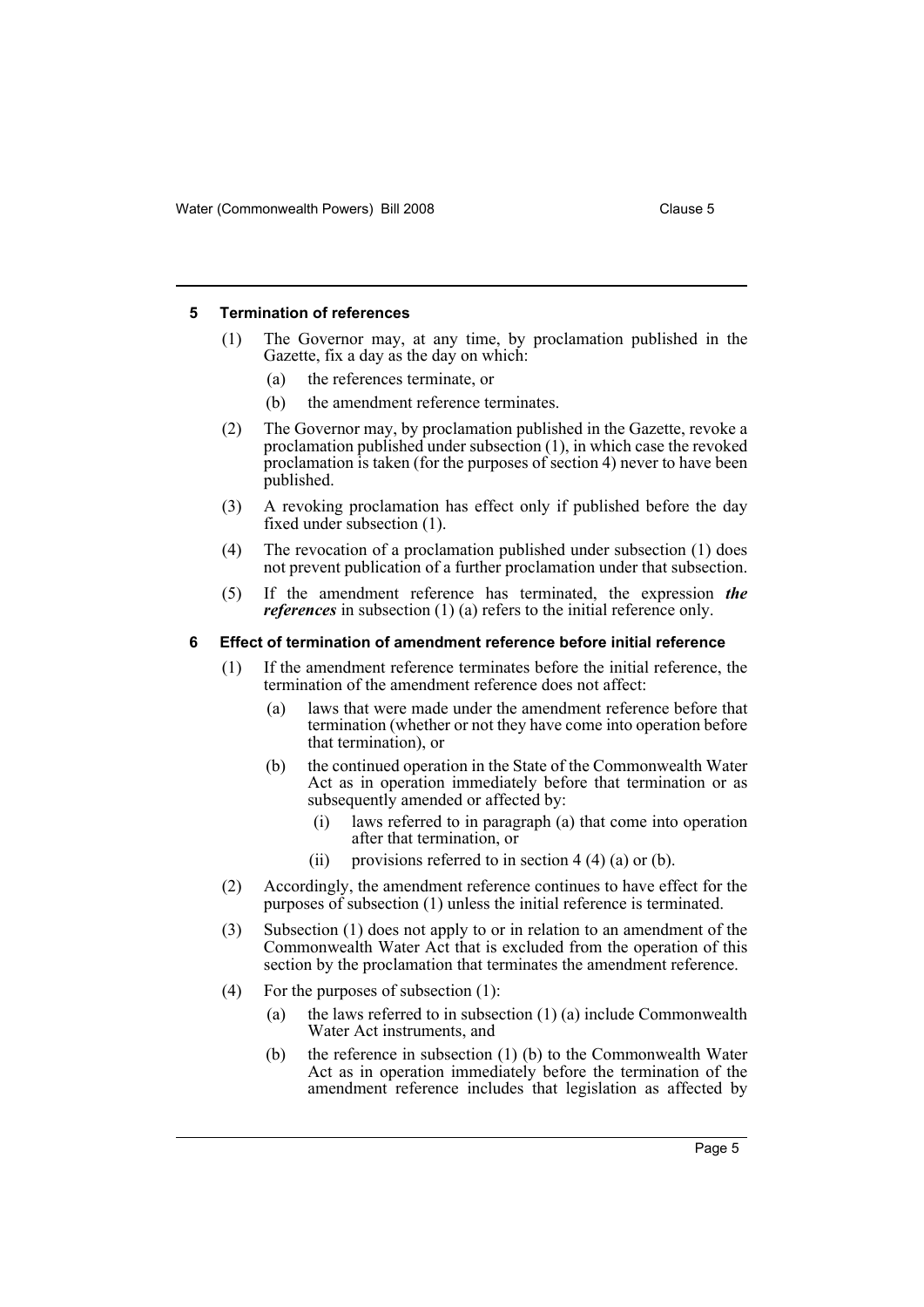Commonwealth Water Act instruments that have come into operation before that time.

#### <span id="page-6-0"></span>**7 Evidence**

- (1) A certificate of the Clerk of the House of Assembly of South Australia certifying that a document is an accurate copy of the tabled text, or is an accurate copy of a particular part or of particular provisions of the tabled text, is admissible in evidence in any proceedings and is evidence:
	- (a) of the matter certified, and
	- (b) that the text of the proposed Commonwealth Bill was tabled in the House of Assembly of South Australia as referred to in the definition of *tabled text* in section 3.
- (2) Subsection (1) does not affect any other way in which the tabling or content of the tabled text, or the accuracy of a copy of the tabled text or of a part or provisions of the tabled text, may be established.

#### <span id="page-6-1"></span>**8 Amendment of Water Management Act 2000 No 92**

The *Water Management Act 2000* is amended as set out in Schedule 1.

#### <span id="page-6-2"></span>**9 Consequential amendment of other Acts**

The Acts specified in Schedule 2 are amended as set out in that Schedule.

#### <span id="page-6-3"></span>**10 Repeal of Murray–Darling Basin Act 1992 No 65**

The *Murray–Darling Basin Act 1992* is repealed.

#### <span id="page-6-4"></span>**11 River Murray Traffic Regulation 2005**

The *River Murray Traffic Regulation 2005* is taken to be a regulation made under the *Water Management Act 2000*.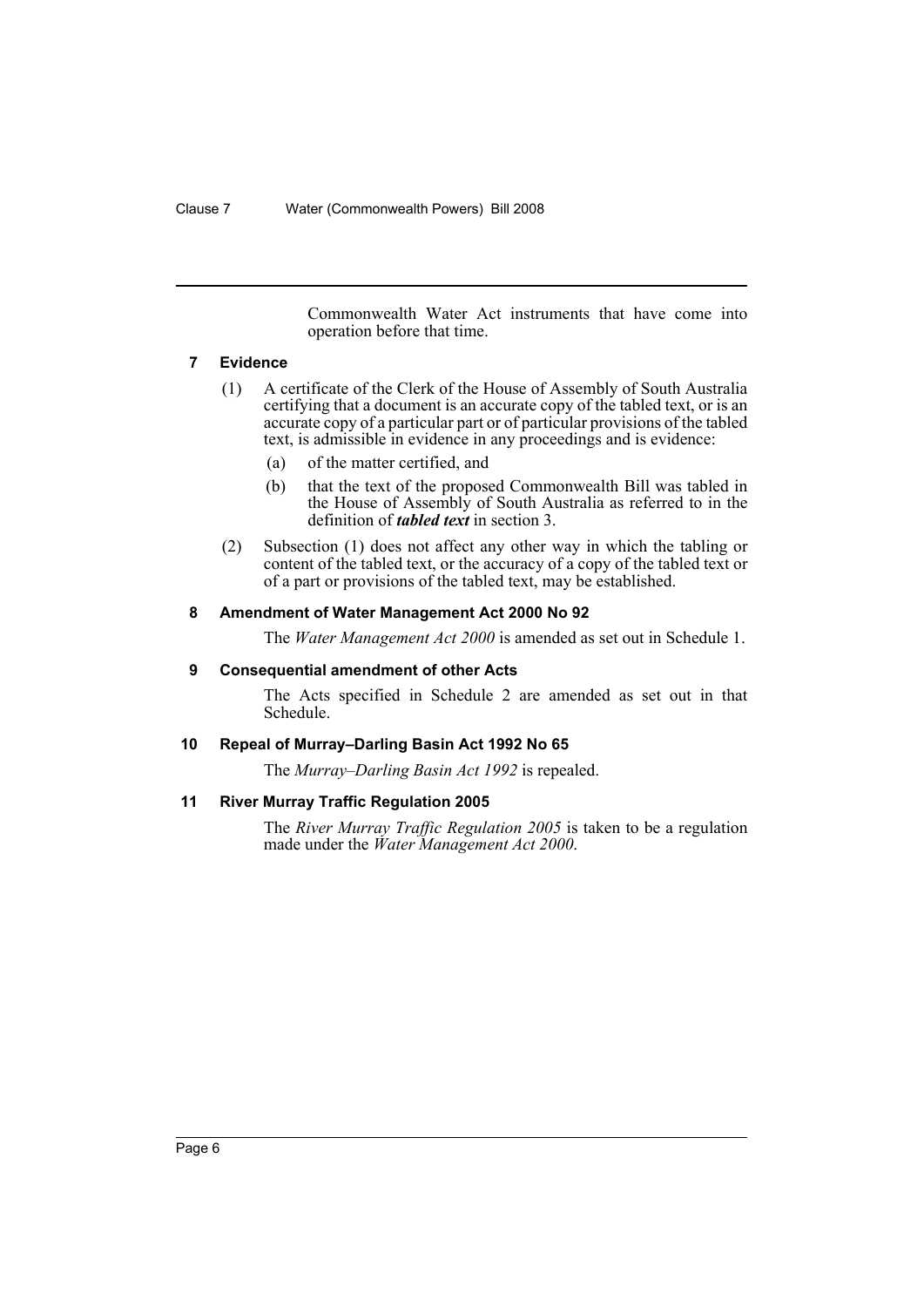Amendment of Water Management Act 2000 Schedule 1

## <span id="page-7-0"></span>**Schedule 1 Amendment of Water Management Act 2000**

(Section 8)

#### **[1] Sections 6, 16, 46, 87AA and 87AB**

Insert "State" before "government policy" wherever occurring.

#### **[2] Section 46 Making or amendment of management plan**

Insert "but not if that purpose is also the purpose referred to in paragraph (d)," after "inadequate," in section 46 (1) (b).

#### **[3] Section 46 (1) (d)**

Insert at the end of section 46  $(1)$  (c):

, or

(d) the purpose of the reduction to water allocations is to enable the replacement plan or amended plan, as the case may be, to be accredited under the *Water Act 2007* of the Commonwealth.

#### **[4] Section 46 (2) (a)**

Omit "or (c)". Insert instead "or (b)".

#### **[5] Section 87AA Compensation payable in certain circumstances for reductions in water allocations arising after initial period that management plan is in force**

Insert "(1) (c)" after "section 46" in section 87AA (5).

#### **[6] Section 87AA (6)**

Insert "that is specified under section 46 (1) (b) by the Minister as being" after "water allocations".

#### **[7] Section 87AA (8) and (8A)**

Omit section 87AA (8). Insert instead:

- (8) This section has effect in relation to water sources that are Basin water resources only while there is in force an agreement between the State and the Commonwealth (separate from the agreement referred to in subsection (8A)) for or with respect to supplementing the payment of compensation under this section.
- (8A) This section has effect in relation to water sources that are not Basin water resources only while there is in force an agreement between the State and the Commonwealth (separate from the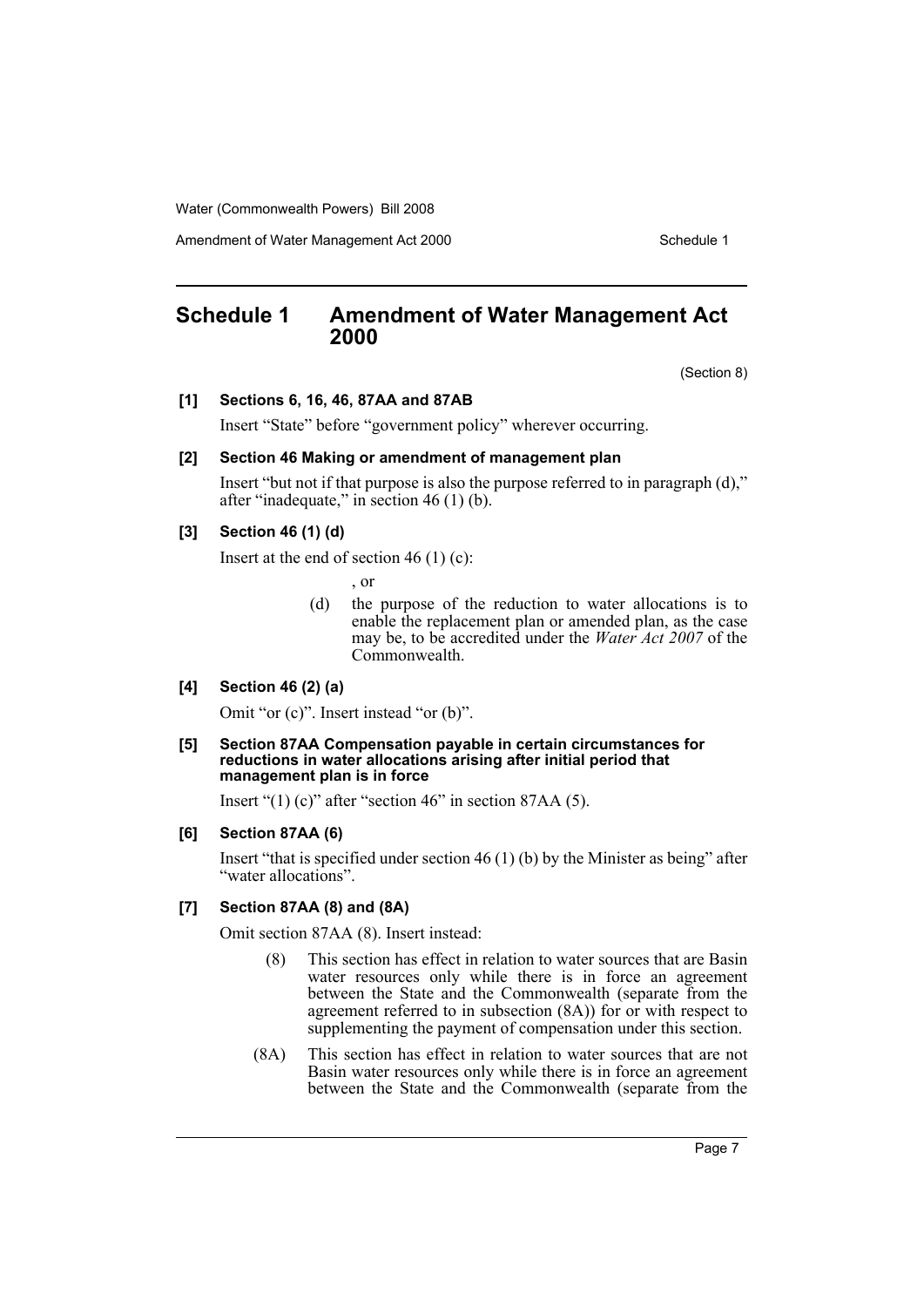Schedule 1 Amendment of Water Management Act 2000

agreement referred to in subsection (8)) for or with respect to supplementing the payment of compensation under this section.

#### **[8] Section 87AA (9)**

Omit "the agreement referred to in subsection (8)".

Insert instead "the agreements referred to in subsections (8) and (8A)".

#### **[9] Chapter 8 (Administration), Part 3A**

Insert after Part 3 of Chapter 8:

## **Part 3A Murray-Darling Basin**

#### **386A Definitions**

In this Part:

*Agreement* means the Murray-Darling Basin Agreement set out in Schedule 1 to the *Water Act 2007* of the Commonwealth. *Basin Officials Committee* means the committee of that name

established under the Agreement.

#### **386B Appointments to Basin Officials Committee**

- (1) The Minister is authorised to appoint, under and in accordance with the terms of the Agreement:
	- (a) a person as a member of the Basin Officials Committee representing the State, and
	- (b) a person to act as the member of the Basin Officials Committee in place of the member appointed under paragraph (a).
- (2) The Minister may, at any time, terminate the appointment of any such person.
- (3) The regulations may make provision for or with respect to the appointment of, or the holding of office by, any such person.

#### **386C Minister may act for Government of NSW**

The Minister is authorised to act on behalf of the State as a Contracting Government under the Agreement.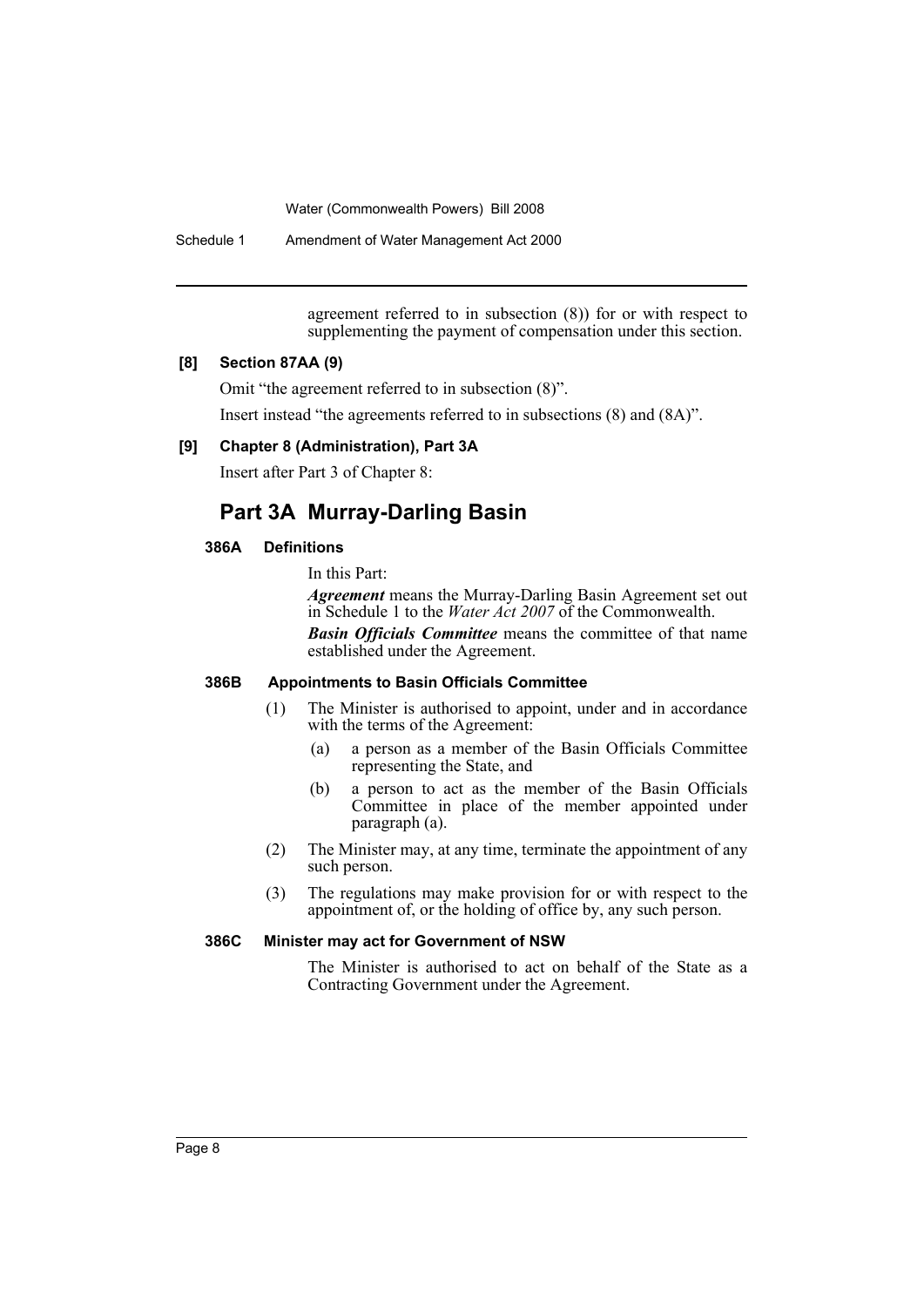Amendment of Water Management Act 2000 Schedule 1

#### **386D Authorisation of works, operations and measures under the Agreement**

Subject to the law of this State and the Agreement:

- (a) the construction, maintenance, operation and control in the State of any works under the Agreement, and
- (b) the carrying out of any of the operations referred to in the Agreement, and
- (c) the implementation of any measures referred to in the Agreement,

are authorised.

#### **386E Constructing Authority for NSW**

- (1) The Ministerial Corporation, the State Water Corporation constituted under the *State Water Corporation Act 2004* and any other public authority authorised by the Minister by notice published in the Gazette are each Constructing Authorities for the purposes of the Agreement and authorised to carry out the functions of a Constructing Authority under the Agreement.
- (2) The Minister may determine any dispute as to which authority should act as the Constructing Authority for a particular work, operation or measure.

#### **386F Certain documents to be tabled in Parliament**

The Minister is to table or cause to be tabled in each House of Parliament:

- (a) a copy of each annual report of the Murray-Darling Basin Authority received by the Minister under the *Water Act 2007* of the Commonwealth, and
- (b) a copy of each amendment of the Agreement that takes effect under the terms of the Agreement,

within 15 sitting days of that House after the report is received or the amendment takes effect (as the case requires).

#### **[10] Dictionary**

Insert in alphabetical order:

*Basin water resources* has the same meaning as it has in the *Water Act 2007* of the Commonwealth.

*State government policy* means policy of the Government of New South Wales.